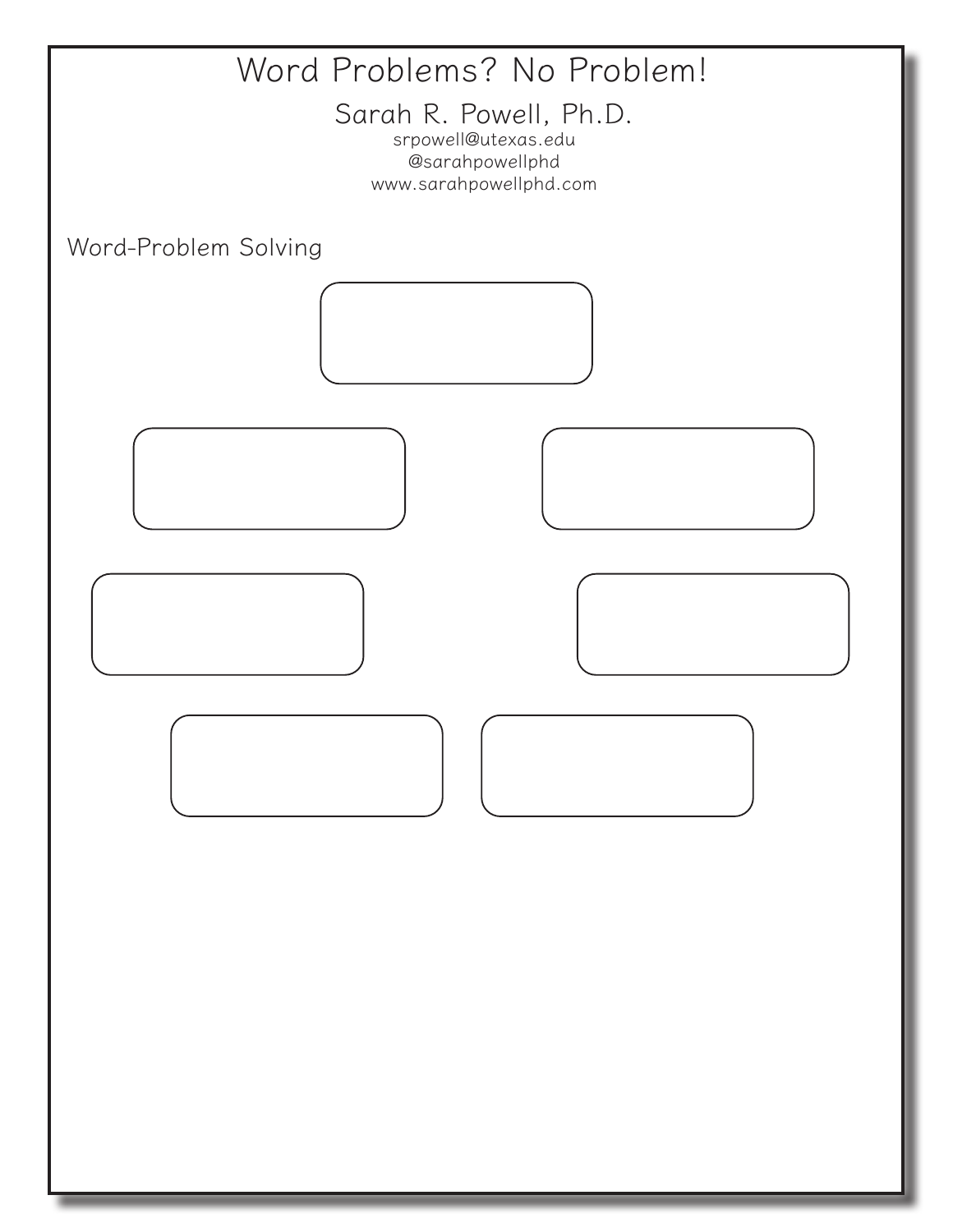## Attack Strategy

## SOLVE

Study the problem.  $\mathbf{O}$ rganize the facts. Line up the plan.  ${\sf Verify}$  the plan with computation. Examine the answer.

## R-CUBES

Read the problem. Circle key numbers. Underline the question. Box action words. Evaluate steps. Solve and check.

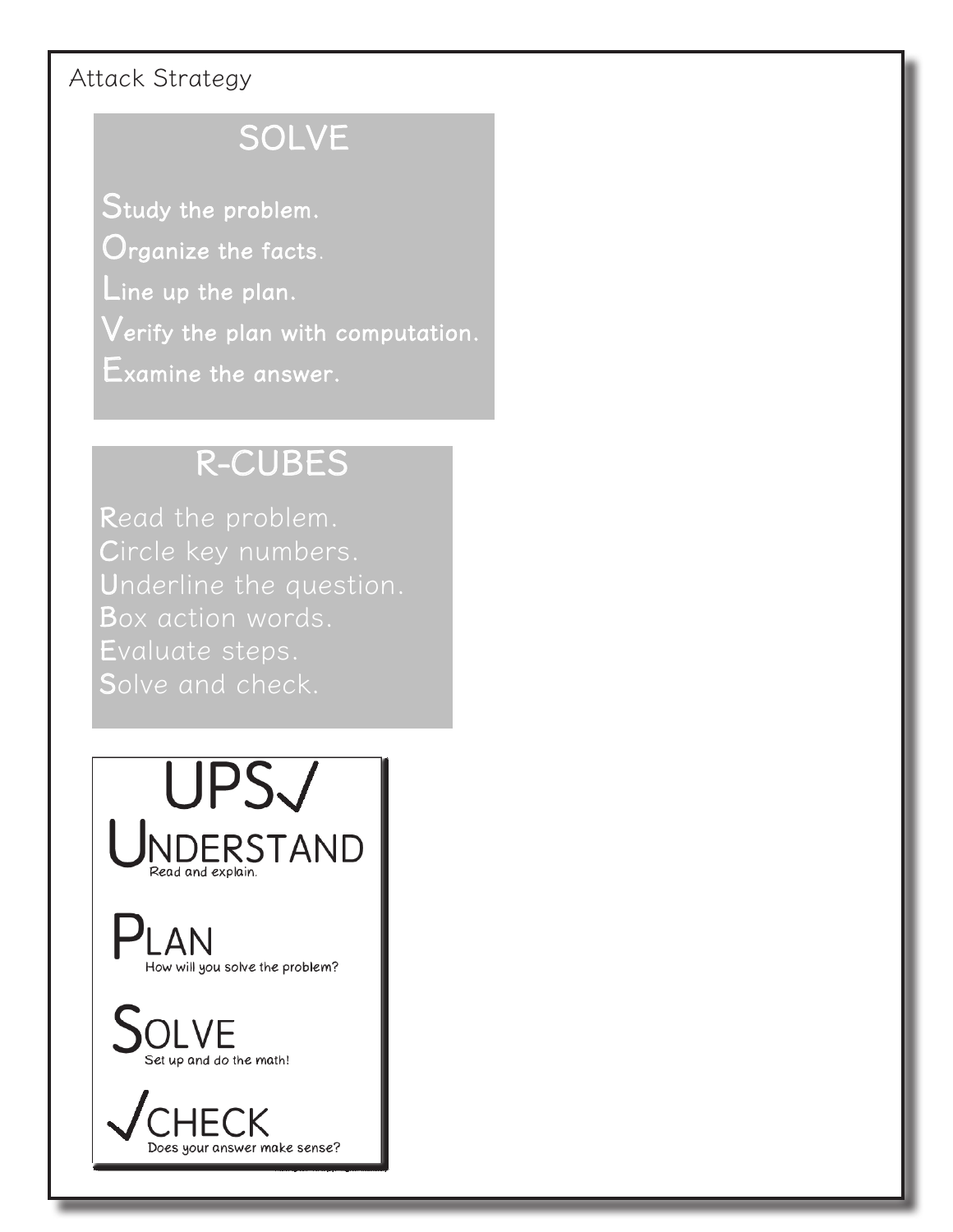| Definition<br>Schema<br>and                                                                    | Equations and Graphic Organizers                                                                                                                                                                             | Examples                                                                                                                                                                                                                                                                   |                                                                                                                                                                                                                                                                                                                                                                     |                                                                                                                                                                                                                                                                                                                                                                                        | Variations                                                                                                                                                                      |
|------------------------------------------------------------------------------------------------|--------------------------------------------------------------------------------------------------------------------------------------------------------------------------------------------------------------|----------------------------------------------------------------------------------------------------------------------------------------------------------------------------------------------------------------------------------------------------------------------------|---------------------------------------------------------------------------------------------------------------------------------------------------------------------------------------------------------------------------------------------------------------------------------------------------------------------------------------------------------------------|----------------------------------------------------------------------------------------------------------------------------------------------------------------------------------------------------------------------------------------------------------------------------------------------------------------------------------------------------------------------------------------|---------------------------------------------------------------------------------------------------------------------------------------------------------------------------------|
| (Combine;<br>Part-part-<br>sum<br>combined<br>whole)<br>for a<br>Parts<br>Total                | (part)<br>(total)<br>(part)<br>$(path + part = total)$<br>P2<br>$\overline{+}$<br>$\overline{P}$                                                                                                             | How many apples<br>Lyle has 11 red<br>does Lyle have<br>Sum unknown:<br>apples and 18<br>green apples.<br>altogether?                                                                                                                                                      | and green apples.<br>how many green<br>apples does Lyle<br>Lyle has 29 red<br>apples are red,<br>Part unknown:<br>If $11$ of the<br>have?                                                                                                                                                                                                                           |                                                                                                                                                                                                                                                                                                                                                                                        | the apples, 11 are red,<br>Lyle has 34 apples. Of<br>18 are green, and the<br>More than two parts:<br>rest are yellow. How<br>many yellow apples<br>does Lyle have?             |
| Difference<br>(Compare)<br>difference<br>compared<br>for $a$<br>Sets                           | (difference)<br>$(greater - less = difference)$<br>(greater)<br>(lesser)<br>$\circlearrowleft$<br>$(bigger - smaller = difference)$<br>(apprence)<br>(applier)<br>$\mathbf{  }$<br>(pigger)<br>S<br>$\infty$ | words in her essay,<br>many fewer words<br>and Tabitha wrote<br>110 words. How<br>Sasha wrote 85<br>did Sasha write<br>than Tabitha?<br>Difference un-<br>known:                                                                                                           | did Tabitha write?<br>Tabitha wrote 25<br>more words than<br>how many words<br>wrote 85 words,<br>Sasha. If Sasha<br>Bigger/greater<br>unknown:                                                                                                                                                                                                                     | 110 words in her<br>many words did<br>wrote 25 words<br>Smaller/lesser<br>Tabitha wrote<br>essay. Sasha<br>Tabitha. How<br>Sasha write?<br>fewer than<br>unknown:                                                                                                                                                                                                                      | (None)                                                                                                                                                                          |
| An amount<br>decreases<br>increases<br>Separate)<br>Change<br>(Join;<br>that<br>$\overline{C}$ | (end)<br>(end)<br>(start) (change)<br>(change)<br>$(stat +/- change = end)$<br>ш<br>(beginning)<br>$\vert$<br>$\widetilde{+}$<br>55                                                                          | Then, he spent \$29<br>How much money<br>How much money<br>does Jorge have<br>Then, he earned<br>does Jorge have<br>\$16 babysitting.<br>at the ballpark.<br>Jorge had \$52.<br>End (decrease)<br>Jorge had \$52<br>End (increase)<br>unknown:<br>unknown:<br>now?<br>mow? | Jorge had \$52 but<br>the ballpark. Now,<br>spent some money<br>Change (increase)<br>when he went to<br>Then, he earned<br>Now, Jorge has<br>\$68. How much<br>Jorge has \$23.<br>Jorge had \$52.<br>Jorge spend at<br>did Jorge earn<br>How much did<br>the ballpark?<br>some money<br>babysitting?<br>babysitting.<br>decrease)<br>unknown:<br>unknown:<br>Change | he earned \$16 for<br>Jorge have before<br>babysitting. Now,<br>How much money<br>money, and then<br>spent \$29 at the<br>money. Then, he<br>ballpark and has<br>much money did<br>Start (decrease)<br>Jorge had some<br>Jorge has some<br>Start (increase)<br>Jorge has \$68.<br>did he have to<br>\$23 left. How<br>going to the<br>start with?<br>unknown:<br>unknown:<br>ballpark? | How much money does<br>stopped and bought a<br>pair of shoes for \$42<br>\$12 at the grocery<br>Jorge had \$78. He<br>and then he spent<br>Multiple changes:<br>Jorge have now? |

Powell & Fuchs (2018).<br>Material collected from: Griffin & Jitendra, 2009; Fuchs et al., 2014; Fuchs, Seethaler, et al., 2008; Fuchs et al., 2010; Jitendra, 2002; Kintsch & Greeno, 1985; Van de Walle, Karp, &<br>Bay-Williams, Material collected from: Griffin & Jitendra, 2009; Fuchs et al., 2014; Fuchs, Seethaler, et al., 2008; Fuchs et al., 2010; Jitendra, 2002; Kintsch & Greeno, 1985; Van de Walle, Karp, & Powell & Fuchs (2018). Bay-Williams, 2013.